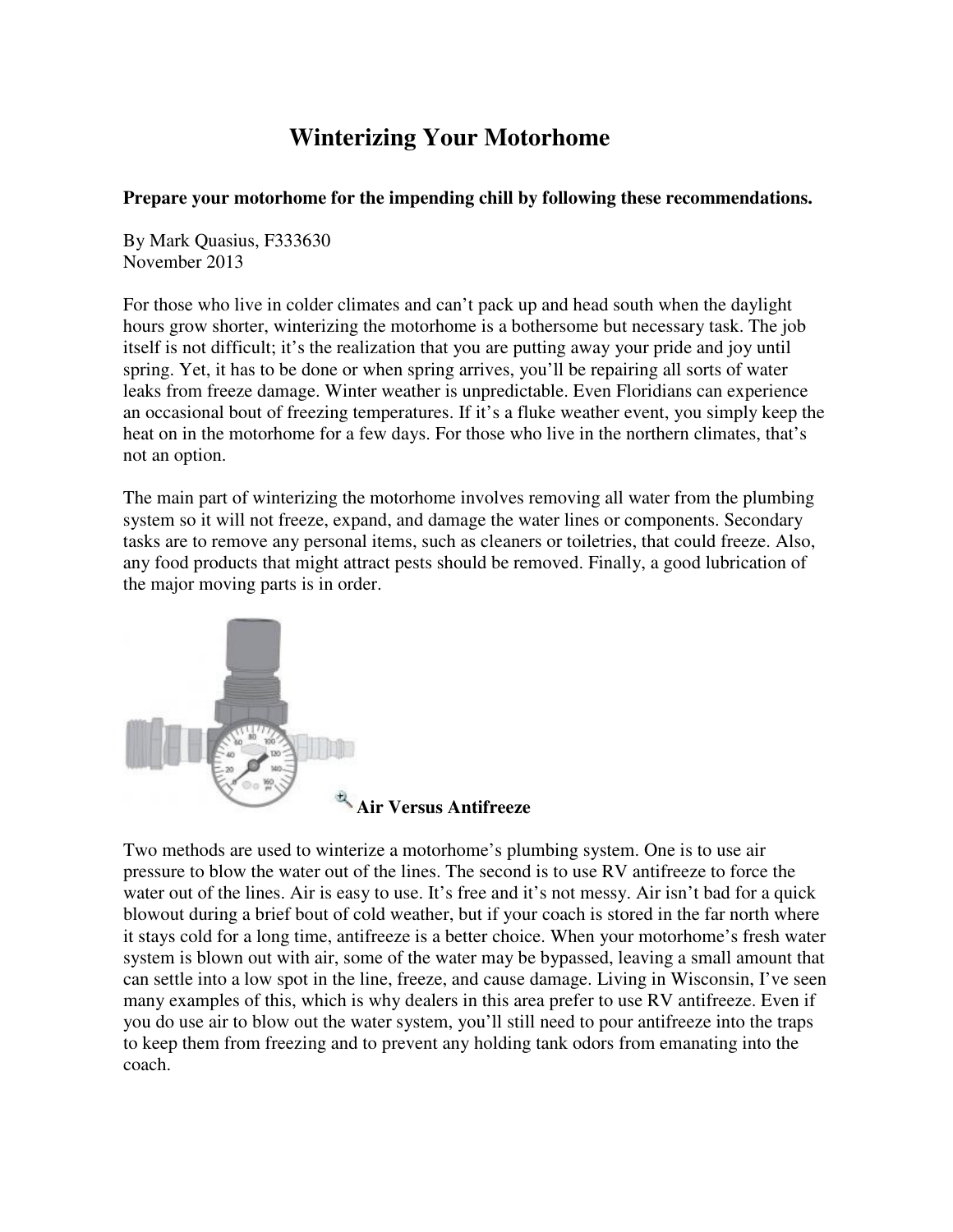RV antifreeze is not the same as the antifreeze you use in the cooling system for your motorhome's engine. RV antifreeze is a pink nontoxic liquid that is safe to use in a plumbing system. When this solution freezes, it is designed to turn to slush, and unlike plain water, it won't harden, expand, and damage the plumbing system. Pumping antifreeze into the freshwater system will push through any water in the lines, rather than bypassing it. This ensures that none of the water settles into low spots. Any water that does remain will mix with the antifreeze and will not freeze and crack the lines or fittings.

One downside to winterizing the motorhome with antifreeze is that it can leave a bitter taste in the plastic lines. When it's time to dewinterize the motorhome, you may need to flush the water system with fresh water several times to remove the antifreeze residue from the lines. One way to minimize that is to use a hybrid method of air and antifreeze. Blow out the lines with air first and then pump antifreeze through the system. Once the system is fully charged, use compressed air to blow the antifreeze out so that it's easier to flush the lines when it's time to dewinterize the coach. A small amount of antifreeze will remain in the system, but it will settle and won't hurt anything.



The first task is to drain and flush the holding tanks. Open the drain valve on the fresh-water tank and allow it to empty. Next, drain the black-water tank. This is a good time to use a flushing attachment to give the tank a thorough cleaning so as to prevent any residue from hardening and to minimize odors. Finally, drain the gray water tank. It may be helpful to use a clear plastic sewer hose adapter so you can see when the water coming from the tanks is clear.

## **Servicing The Water Heater**

Before blowing out the lines, you need to turn your attention to the water heater. Water heaters in most motorhomes hold between 6 and 10 gallons of water. If your water heater has a 120-volt-AC heating element, begin by going to your circuit breaker box and switching off the circuit that supplies power to the water heater. That way, if anyone inadvertently turns on the electric heat for the water heater, the element won't burn out.

The next step is to service the water heater. Begin by making sure there is no pressure in the water system, and then remove the water heater's drain plug. If you have an Atwood water heater (aluminum tank), it will have a nylon drain plug. If you have a Suburban water heater (steel tank), it will have a steel plug with an anode rod attached.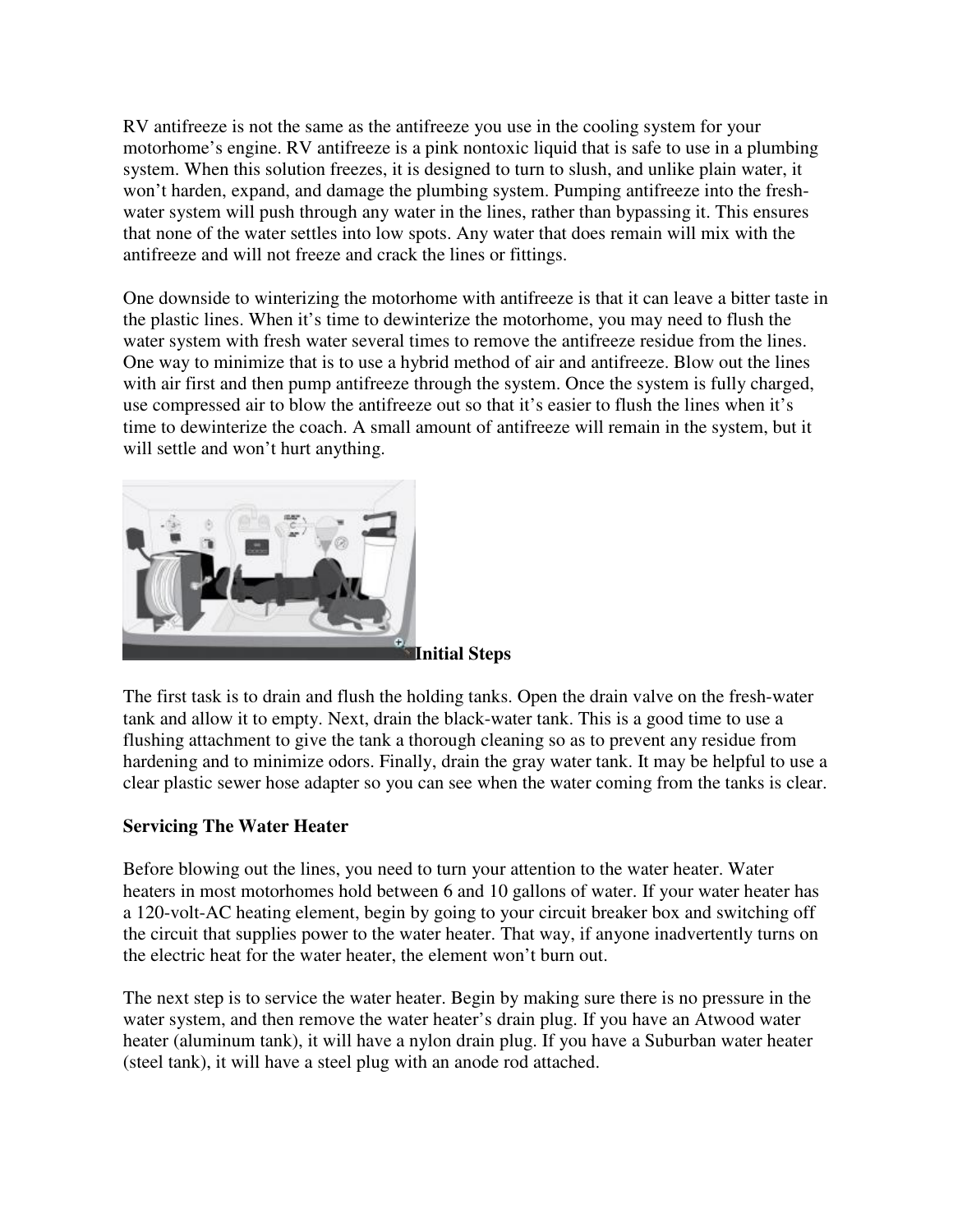

 $\overrightarrow{P}$ . The anode rod is a sacrificial element that is designed to erode away when in contact with lime and other corrosive minerals in order to prevent damage to the steel tank. It's a good idea to replace the anode annually. They aren't expensive and you're going to remove it to drain the heater tank anyway, so now is a good time to install a new one.

Once the drain plug has been removed, open the pressure relief valve to allow air to enter the tank to expedite draining. After the tank is drained, leave the plug out.

Your water heater should be equipped with a bypass valve that allows the incoming water to circumvent the tank. It may be a simple three-way valve or it may be a combination of ball valves. Be sure to check the owners manual for the exact location and type of valve. Set this bypass valve so that any water, air, or antifreeze passing through the system will not enter the water heater.

## **Water Filters And Drains**

Before blowing out the system, remove any water filters you may have attached to the lines running to your faucets. If you have a canister-type filter, remove the element and discard it, then reinstall the empty canister. If you have an in-line filter, remove it and insert the supplied bypass hose. If the in-line filter does not have a way to bypass it, leave it in place for now, because you need to be able to pass air through that line. Be sure to install new water filters when you dewinterize the motorhome.

Near the bottom of the motorhome you'll find a pair of low-point drain valves, one for the cold water lines and one for the hot water lines. In theory, you should be able to open these valves and all the water should drain out of the system. But in reality, the plumbing system is more complex, so that won't happen. However, you can use air pressure to help the process along.



Begin by attaching an air fitting to your garden hose and connect it to the fresh-water system.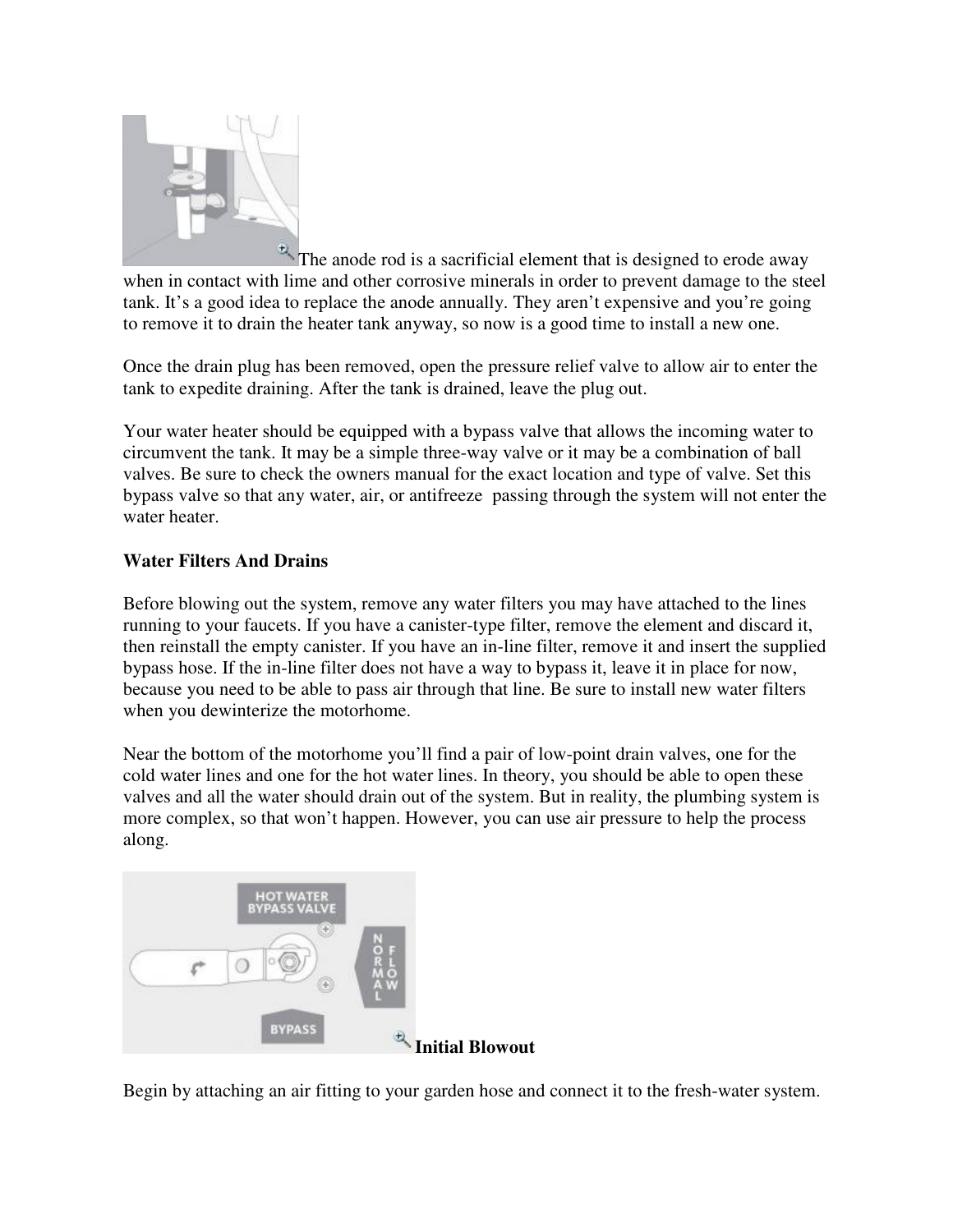Make sure to use a filtered or dry air supply, since you don't want to introduce any type of petroleum to the potable water. If your motorhome has an onboard air system with a dryer, you can use this air with a pressure reducer. Use a pressure regulator to keep the air pressure between 20 and 30 psi.

Blowout adapters can be found at any RV dealer or camping store, but most are inexpensive plastic items that require you to hold a tire chuck onto the fitting. This works, but it can become tiring after awhile, and you can't leave the air connected while you move around inside the motorhome unless you have a second person assisting. Instead, go to a local home improvement store and purchase a small air pressure regulator with a gauge and a brass fitting that converts pipe thread to garden hose thread. Insert a quick-disconnect fitting that fits your air hose, and you'll have a good hands-free regulator that will make the job much easier to perform.

With the water heater bypass valve set to the bypass position, open each faucet in the motorhome one at a time to blow any water out of each line. Do this for both the cold and hot water faucets until all of the water is gone and only air exits each fixture. Don't forget to include any outside shower faucet that may be in your utility bay. Finally, open the low-point valves and blow them out until only air comes out.



After the system has been blown out, it's time to introduce the RV antifreeze into the system. Some motorhomes may be equipped with a winterizing valve and a siphon hose. If that's the case, simply drop the hose into a container of RV antifreeze and turn the valve so that your water pump draws from the siphon hose rather than the fresh-water tank.

Other motorhomes may be equipped with a detachable pickup hose that connects to the water pump. In that situation, remove the inlet hose from the water pump strainer and attach the short pickup hose in its place. Drop the hose into a container of RV antifreeze and begin pumping. It may be helpful to have a large, clean bucket that you can fill with the antifreeze, which may eliminate the need to run back and forth between the faucets and the RV antifreeze container as it empties.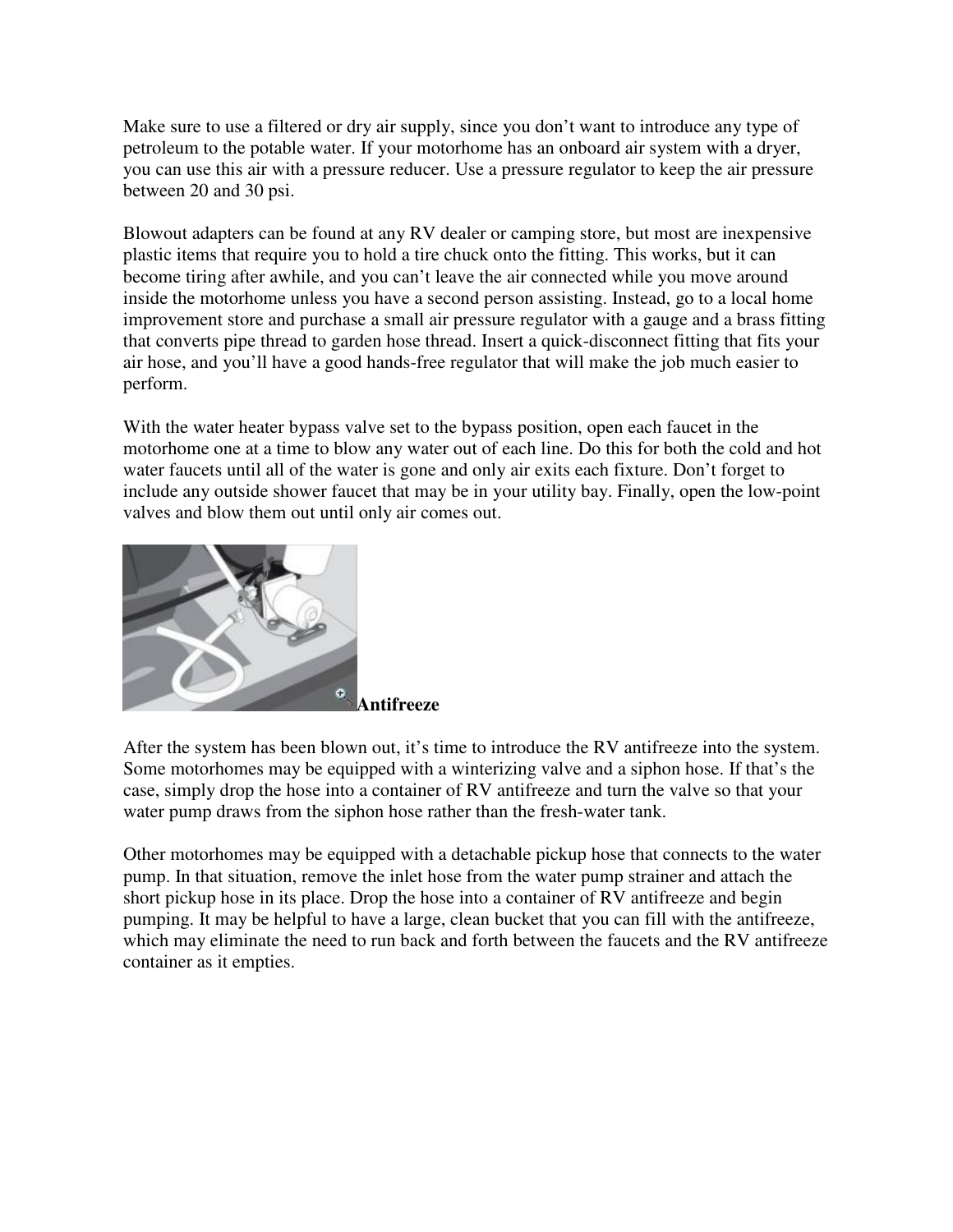

Open each faucet one at a time until you see pink antifreeze coming out. Make sure the water heater is still in bypass mode to prevent filling its tank with antifreeze.

After the faucets have been winterized, open the water heater's bypass valve for a brief instant to squirt antifreeze through the inlet line and ensure that no water remains. Once that is accomplished, replace the water heater's drain plug. Also purge the low-point drains. Finally, pour a small amount of antifreeze into each sink and shower trap to prevent them from freezing and to keep tank odors from entering the coach. Do the same with the toilet bowl to prevent the seal from drying out.

If you want to minimize the bitter aftertaste left by the antifreeze, this would be the time to blow the antifreeze from the system. Reconnect your air supply and purge each faucet until clean and dry. Do the same for the low-point drains. By now your gray-water tank contains both water and antifreeze from the winterizing process, so be sure to drain it one last time.

## **Winterizing Appliances And Hydronic Heating System**

If your motorhome is equipped with a dishwasher or a combination washer and dryer, these appliances also need to be winterized. For a dishwasher, begin a wash cycle so that the antifreeze can enter the system; then cancel the cycle after a few seconds to drain the drawer. A washer-dryer unit is similar in that you begin a hot and cold fill cycle. Once the antifreeze level starts to rise in the drum, cancel the cycle and set it to the beginning of a spin cycle to evacuate the antifreeze. Once the drum is drained, cancel the spin cycle. Be sure to follow specific instructions in the owners manual for this equipment.

If your motorhome has a stand-alone ice maker or one built in to the refrigerator, be sure to winterize it as well. Blowing it out or pumping antifreeze into an ice maker works only when the solenoid valve is open. Normally this valve opens upon a signal from the ice maker, so you'll need to energize the solenoid valve so that you can purge the water out of the system. Most solenoids are 120-volt-AC and have blade-style terminal connections on them. You can make a short whip cord — a short cord with open ends — with female blade connectors on one end to temporarily plug into the ice maker's receptacle to energize the circuit and allow the water to be purged from the system. If your refrigerator has an in-door water dispenser, you'll probably have a second solenoid valve that controls that water supply. You can hold a pitcher beneath the water dispenser and allow it to run until all the water has been purged from the system.